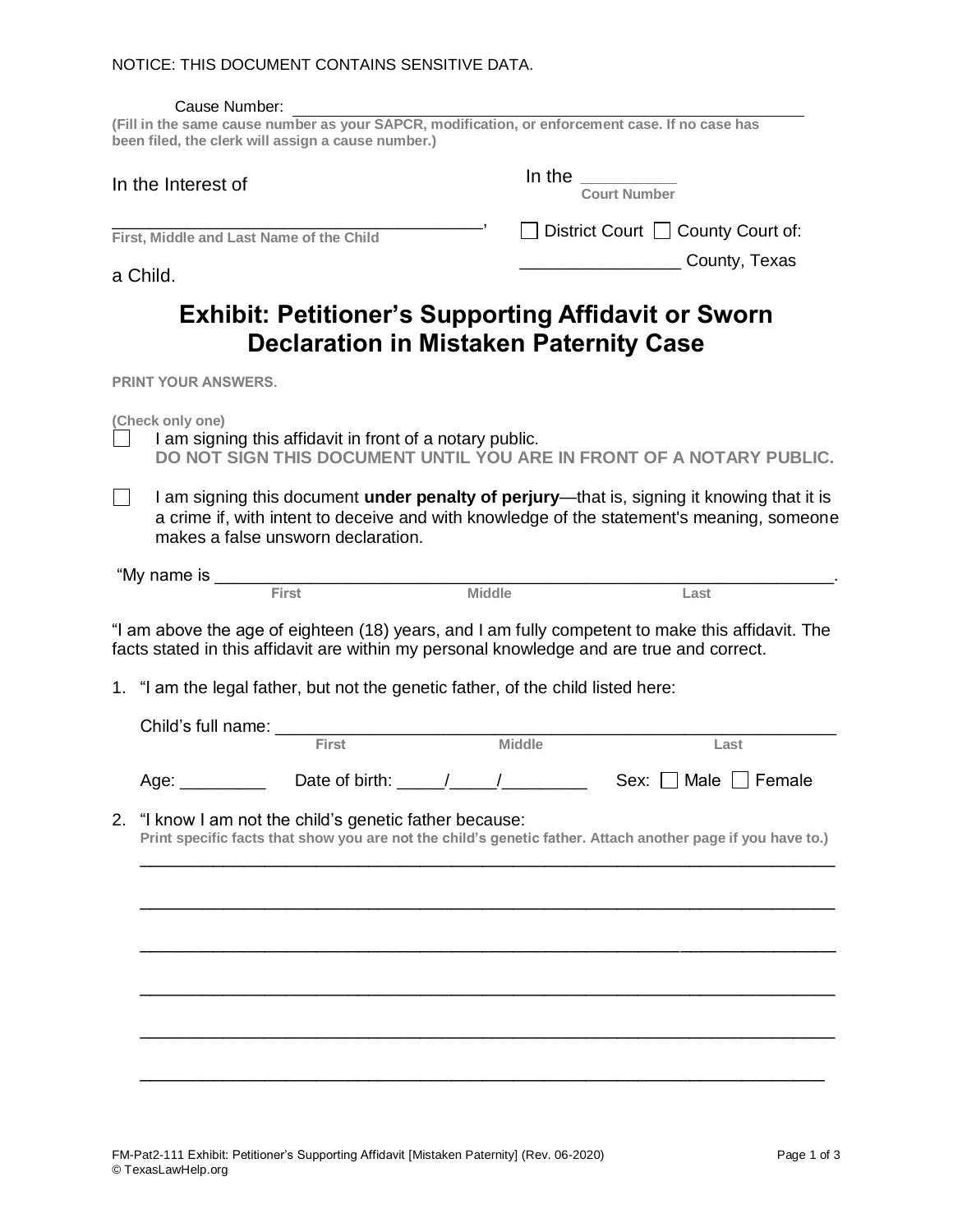3. "I found out I was not the child's genetic father on or about:

| <b>Month</b> | Dav | ×<br>Year |
|--------------|-----|-----------|
|              |     |           |

- 4. "I am mistakenly named as the **legal** father of the child because: **Check the box that applies.**
	- **"**I signed an **acknowledgment of paternity** saying I was the father of the child. I did not get genetic testing before I signed the acknowledgment of paternity because, at that time, I mistakenly believed I was the child's genetic father.
	- **"**A judge made a **court order** naming me as the legal father of the child. I did not get genetic testing before the judge made the order. I did not contest parentage (argue I as not the father) because, at that time the judge made the order, I mistakenly believed I was the child's genetic father.
- 5. "I mistakenly believed I was the child's genetic father based on misrepresentations that led me to that conclusion.

**Print specific facts that show what misrepresentations were made, when they were made and who made them. Print any other facts that show how misrepresentations led you to believe you were the child's genetic father.**